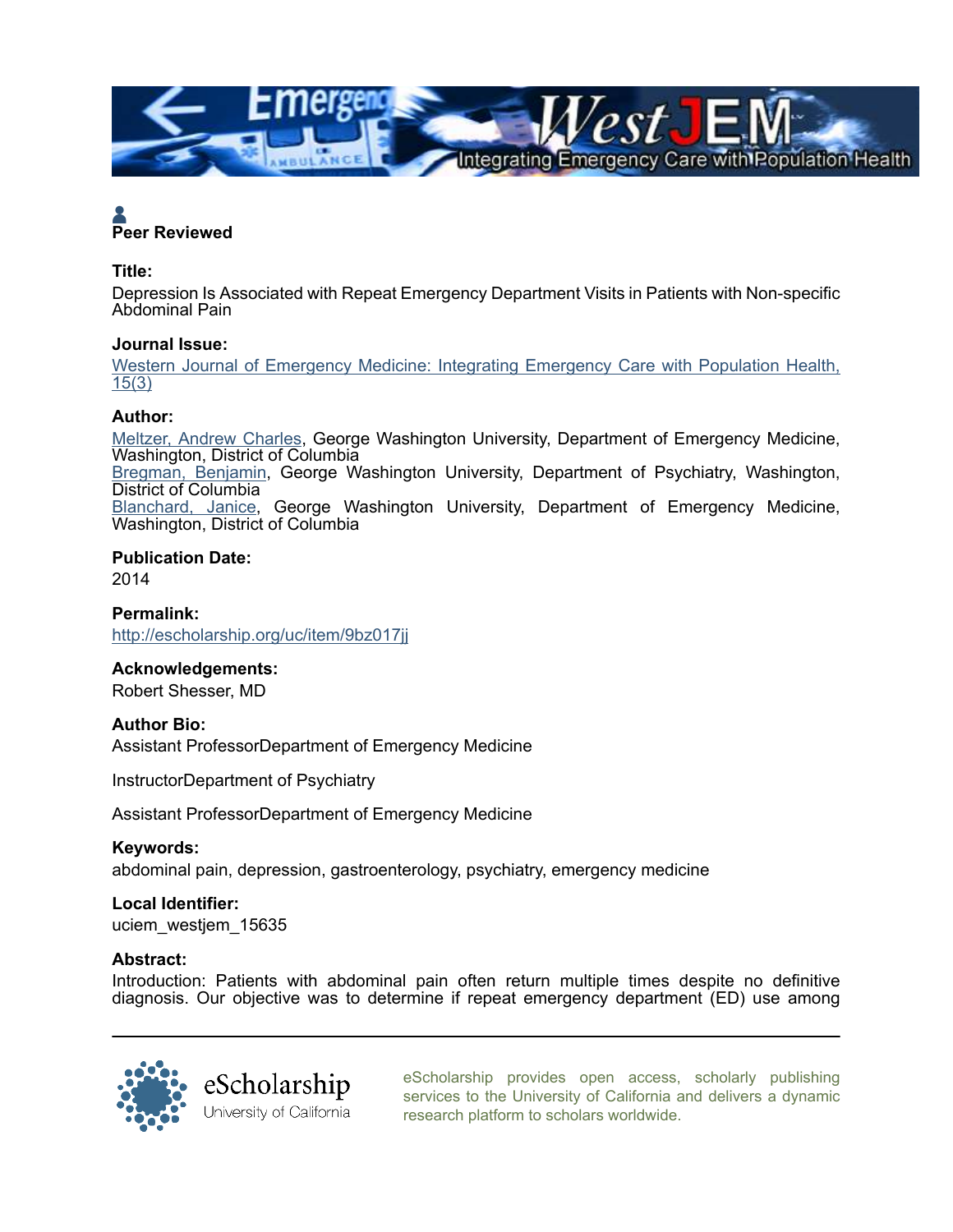patients with non-specific abdominal pain might be associated with a diagnosis of moderate to severe depressive disorder.

Methods: We screened 987 ED patients for major depression during weekday daytime hours from June 2011 through November 2011 using a validated depression screening tool, the PHQ-9. Each subject was classified as either no depression, mild depression or moderate/ severe depression based on the screening tool. Within this group, we identified 83 patients with nonspecific abdominal pain by either primary or secondary diagnosis. Comparing depressed patients versus non-depressed patients, we analyzed demographic characteristics and number of prior ED visits in the past year.

Results: In patients with non-specific abdominal pain, 61.9% of patients with moderate or severe depression (PHQ9≥10) had at least one visit to our ED for the same complaint within a 365-day period, as compared to 29.2% of patients with no depression (PHQ9<5), (p=0.013).

Conclusion: Repeat ED use among patients with non-specific abdominal pain is associated with moderate to severe depressive disorder. Patients with multiple visits for abdominal pain may benefit from targeted ED screening for depression. [West J Emerg Med. 2014;15(3):325–328.]

#### Copyright Information:



Copyright 2014 by the article author(s). This work is made available under the terms of the Creative Commons Attribution-NonCommercia[l4.0 none 4.0 license, http://creativecommons.org/licenses/](http://creativecommons.org/licenses/by-nc/4.0 none 4.0/) [by-nc/4.0 none 4.0/](http://creativecommons.org/licenses/by-nc/4.0 none 4.0/)



[eScholarship provides open access, scholarly publishing](http://escholarship.org) [services to the University of California and delivers a dynamic](http://escholarship.org) [research platform to scholars worldwide.](http://escholarship.org)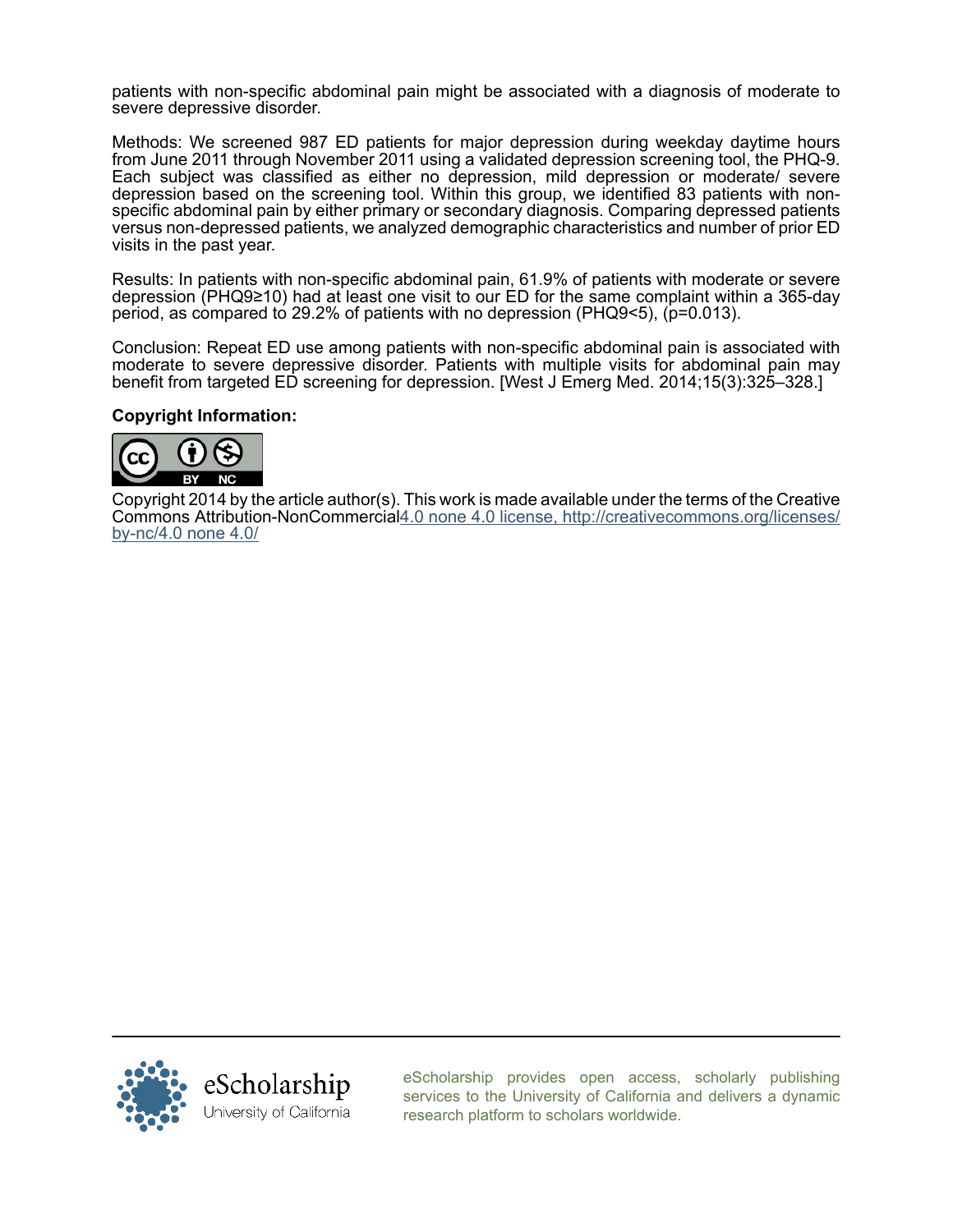# **Depression is Associated with Repeat Emergency Department Visits in Patients with Non-specific Abdominal Pain**

**Andrew Charles Meltzer, MD\* Benjamin Bregman, MD**† **Janice Blanchard, MD\*** 

- George Washington University, Department of Emergency Medicine, Washington, \* District of Columbia
- † George Washington University, Department of Psychiatry, Washington, District of Columbia

*Supervising Section Editor:* Michael P. Wilson, MD, PhD Submission history: Submitted December 13, 2012; Revision received May 10, 2013; Accepted July 31, 2013 Electronically published November 5, 2013 Full text available through open access at http://escholarship.org/uc/uciem\_westjem DOI: 10.5811/westjem.2013.7.15635

**Introduction**: Patients with abdominal pain often return multiple times despite no definitive diagnosis. Our objective was to determine if repeat emergency department (ED) use among patients with non-specific abdominal pain might be associated with a diagnosis of moderate to severe depressive disorder.

**Methods**: We screened 987 ED patients for major depression during weekday daytime hours from June 2011 through November 2011 using a validated depression screening tool, the PHQ-9. Each subject was classified as either no depression, mild depression or moderate/ severe depression based on the screening tool. Within this group, we identified 83 patients with non-specific abdominal pain by either primary or secondary diagnosis. Comparing depressed patients versus non-depressed patients, we analyzed demographic characteristics and number of prior ED visits in the past year.

**Results**: In patients with non-specific abdominal pain, 61.9% of patients with moderate or severe depression (PHQ9≥10) had at least one visit to our ED for the same complaint within a 365-day period, as compared to 29.2% of patients with no depression (PHQ9<5), (p=0.013).

**Conclusion**: Repeat ED use among patients with non-specific abdominal pain is associated with moderate to severe depressive disorder. Patients with multiple visits for abdominal pain may benefit from targeted ED screening for depression. [West J Emerg Med. 2014;15(3):325–328.]

#### **INTRODUCTION**

Patients with gastrointestinal (GI) complaints are common to emergency departments (EDs) and may be recipients of inefficient and expensive testing.<sup>1</sup> ED patients with nonspecific abdominal pain may have an association with psychiatric disorders similar to the association observed with functional GI disorders, a highly prevalent class of diseases that comprise 40% of U.S. gastroenterology practice and are strongly associated with depression and anxiety.<sup>2,3</sup> Despite an increase in testing, many ED patients are discharged with a diagnosis of non-specific abdominal pain.<sup>4</sup> New diagnostic and therapeutic strategies are needed to care for this large group of patients. This study is important to identify a group of patients who may clinically benefit from targeted psychiatric

screening to improve their quality of care and ultimately provide more efficient use of diagnostic tests. Our objective was to determine if repeat ED use among patients with nonspecific abdominal pain might be associated with a diagnosis of moderate to severe depressive disorder.

#### **METHODS**

This research was conducted at an academic urban ED that has approximately 70,000 visits annually. We used a cross-sectional design with an oversample of patients with a history of 4 or more visits in the 365-day period. Patients were selected from the general pool of ED patients. Inclusion criteria were English fluency, aged 18 years or older, and chief complaint of a non-psychiatric complaint. Exclusion criteria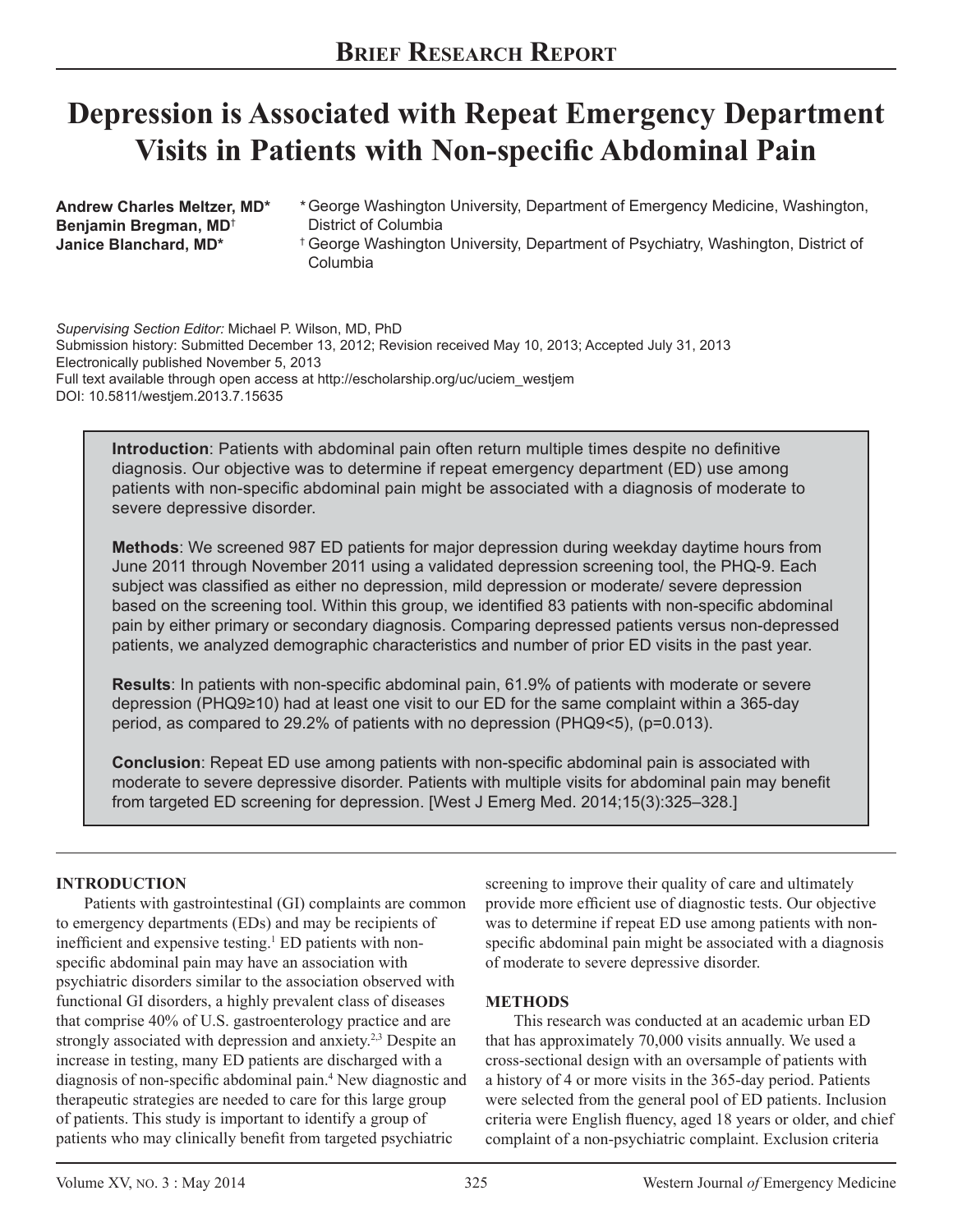|  | Table 1. Demographics and characteristics of patients in the emergency department per level of depression for depression cohort (n=83). |  |  |  |  |  |  |
|--|-----------------------------------------------------------------------------------------------------------------------------------------|--|--|--|--|--|--|
|--|-----------------------------------------------------------------------------------------------------------------------------------------|--|--|--|--|--|--|

| Characteristic                         | Abdominal pain patients<br>screened<br>$n = 83$ | No depression<br>PHQ-9 (<5)<br>$n = 41$ | Mild depression<br>PHQ-9(5-9)<br>$n = 21$ | Moderate/Severe<br>depression<br>PHQ-9(≥10)<br>$n = 21$ |
|----------------------------------------|-------------------------------------------------|-----------------------------------------|-------------------------------------------|---------------------------------------------------------|
| Mean age (year)                        | 36.2                                            | 35.6                                    | 30.7                                      | 42.5                                                    |
| Female sex (%)                         | 73.4                                            | 70.7                                    | 80.9                                      | 71.4                                                    |
| Race                                   |                                                 |                                         |                                           |                                                         |
| Black (%)                              | 66.3                                            | 56.1                                    | 71.4                                      | 81.0                                                    |
| White (%)                              | 16.9                                            | 24.4                                    | 4.8                                       | 14.3                                                    |
| Other $(\%)$                           | 16.9                                            | 19.5                                    | 23.8                                      | 4.8                                                     |
| Insurance                              |                                                 |                                         |                                           |                                                         |
| Medicaid $(\%)^*$                      | 38.5                                            | 34.1                                    | 33.3                                      | 52.4                                                    |
| Medicare only (%)**                    | 9.6                                             | 9.8                                     | 9.5                                       | 9.5                                                     |
| Uninsured (%)                          | 2.4                                             | 0                                       | 4.7                                       | 4.8                                                     |
| Private insurance (%)                  | 37.3                                            | 43.9                                    | 38.1                                      | 23.8                                                    |
| Annual income less than<br>20K (%)     | 31.2                                            | 22.0                                    | 42.9                                      | 38.1                                                    |
| Existing chronic illness***<br>$(\% )$ | 45.8                                            | 39.0                                    | 47.6                                      | 57.1                                                    |
| High school graduate or<br>$less (\%)$ | 48.2                                            | 36.6                                    | 57.1                                      | 61.9                                                    |

*PHQ9,* Patient Health Questionnaire-9

\* Includes DC alliance and dual Medicaid/Medicare

\*\* Medicare only without reported coinsurance

\*\*\* Existing chronic illness includes asthma, chronic obstructive pulmonary disease/emphysema, chronic bronchitis or other lung disease, diabetes, coronary artery disease, myocardial infarction, congestive heart failure, stroke, kidney disease, human immunodeficiency virus.

included the presence of a primary psychiatric complaint, prisoner status, intoxication, mental status changes and critical illness. Subjects were enrolled by trained research assistants from June 2011 through November 2011 on weekdays between 9AM and 8PM. We measured patient illness with standard physician diagnostic codes (International Classification of Diseases, Ninth Revision, Clinical Modification [ICD-9]). We analyzed the subset of respondents with non-specific abdominal pain as their primary or secondary diagnosis (ICD-9 code of 789.xx). Eligible patients were asked questions about their demographic, psychiatric, medical and healthcare characteristics. Each patient was screened with the Patient Health Questionnaire-9 (PHQ-9), a 9-item depression scale based on the Diagnostic and Statistical Manual Fourth Edition (DSM-IV.)

To determine repeat use, we captured the index visit date of each patient's ED visit at the time of enrollment, and the number of previous ED visits in the prior year (365 days) was captured by the electronic health record (Picis 5.0.) ED visit frequency was determined by the number of visits during a 365-day period (including the index visit). We chose ED use

risk factors according to a literature review, which we grouped into patient demographic, illness and concurrent healthcare use categories. Demographic factors were measured at the index ED visit.

Our principal outcome was the number of repeat ED visits, defined as 1 or more visits for abdominal pain within a 364 day period prior to the index visit. We conducted a chi-squared analysis to compare multiple ED visits among abdominal pain patients with a positive depression screen versus those with a negative depression screen. Results were computed using STATA version 11. The study was approved by our medical center's institutional review board.

# **RESULTS**

We approached a total of 1,116 patients over the course of the study, and 1,012 patients (90.7% response rate) consented to screening. Of those who consented, 987 respondents (97.5%) completed the PHQ-9 and had information available about prior visits. Eighty-three subjects were given a primary or secondary diagnosis of non-specific abdominal pain (74 primary, 9 secondary). The average age of patients with non-specific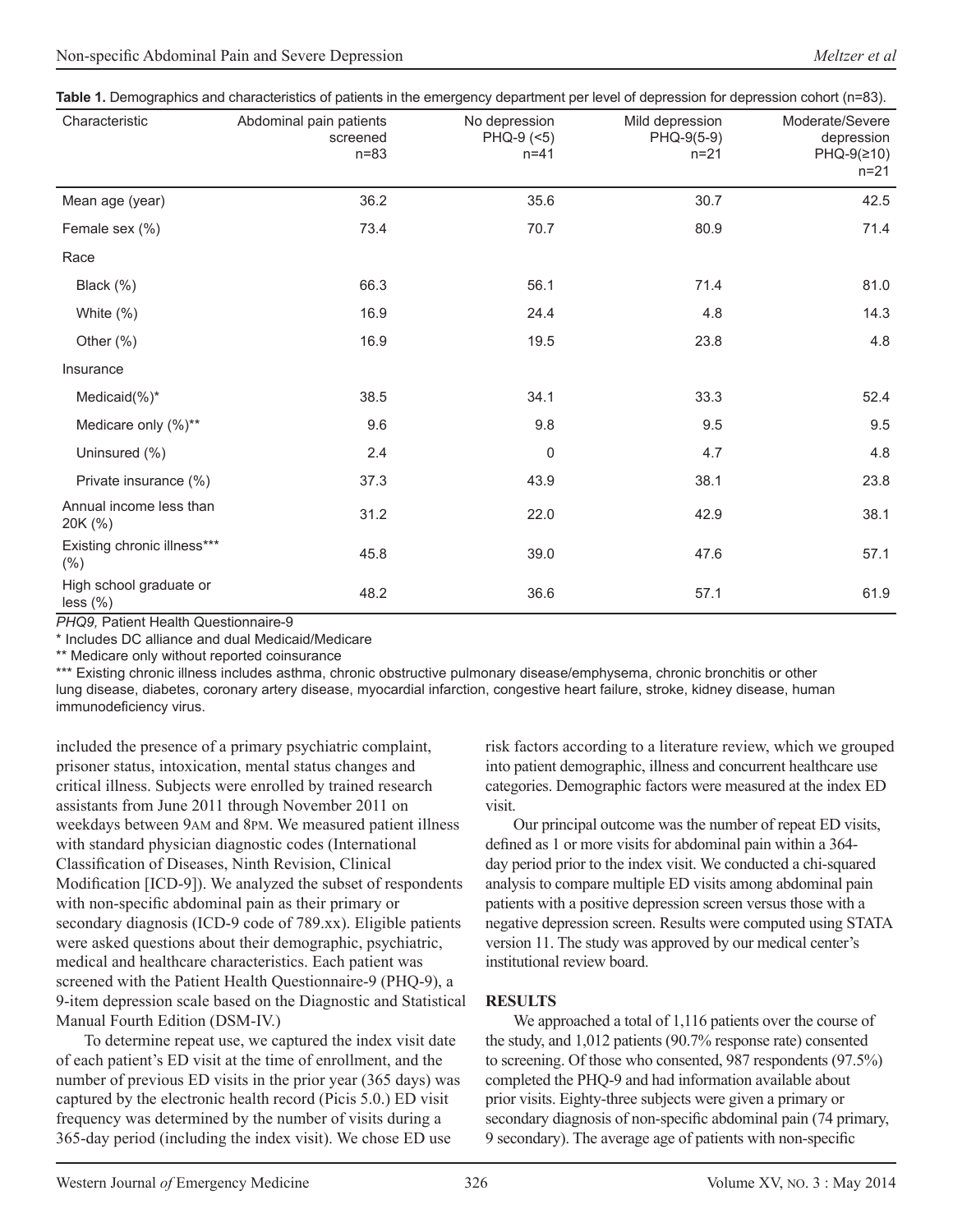| ED use                                                      |      | All abdominal pain<br>$n = 83$ | No depression<br>$PHQ-9$ (<5)<br>$n = 41$ | Mild depression<br>PHQ-9 (5-9)<br>$n = 21$ | Moderate depression<br>$PHQ-9 (210)$<br>$n = 21$ |
|-------------------------------------------------------------|------|--------------------------------|-------------------------------------------|--------------------------------------------|--------------------------------------------------|
| $\geq$ One ED visit for abdominal pain<br>in Prior 365 days | n    | 34                             | 12                                        |                                            | 13                                               |
|                                                             | $\%$ | 41%                            | 29%                                       | 43%                                        | 62%                                              |
|                                                             | СI   | 95% CI(31%-52%)                | 95% CI(18%-44%)                           | 95% CI(24%-63%)                            | 95% CI(41%-79%)                                  |
| BHOO Betiant Health Questionnaire Q. CL confidence interval |      |                                |                                           |                                            |                                                  |

**Table 2**. Emergency department (ED) use for patients with primary or secondary diagnosis of abdominal pain (n=83) analyzed by level of depression.

*PHQ9,* Patient Health Questionnaire-9, *CI,* confidence interval

| Table 3. Average number of emergency department (ED) visits for |  |
|-----------------------------------------------------------------|--|
| year by category.                                               |  |

|                                                          | n  | Mean number of<br>FD visits for one<br>year period | 95%<br>confidence<br>interval |
|----------------------------------------------------------|----|----------------------------------------------------|-------------------------------|
| All abdominal pain<br>patients                           | 83 | 2.53                                               | 1.92-3.14                     |
| No depression<br>(PHQ9<5)<br>$n = 41$                    | 41 | 2.07                                               | 1.26-2.88                     |
| Mild depression<br>(PHQ9: 5-9)<br>$n = 21$               | 21 | 2.19                                               | 1.08-3.29                     |
| Moderate/Severe<br>depression<br>$(PHQ9 \ge 10)$<br>n=21 | 21 | 3.76                                               | 2.26-5.26                     |

*PHQ9,* Patient Health Questionnaire-9

abdominal pain was 36.2 and 73% were female. Of patients with non-specific abdominal pain, 41 (49.4%) had a negative depression screen (PHQ-9< 5); 21 (25.3%) had a mild depression screen (PHQ-9, 5-≤9); and, 21 (25.3%) had moderate or severe depression screen (PHQ-9>10) (Table 1). Overall, 34 (41.0%) patients with non-specific abdominal pain had more than one visit to the ED in the year prior to index visit. When analyzing by depression, 61.9% of patients with moderate/ severe depression had at least one prior visit for abdominal pain as compared to only 29.2% of patients with a negative depression screen. (Table 2). On average, patients with non-specific abdominal pain with moderate/severe depression had 3.76 visits (95% confidence interval [CI] 2.26-5.26) as compared to 2.19 visits among patients with abdominal pain and mild depression (95% CI 1.08-3.29) and 2.07 visits (95% CI 1.26-2.88) among patients with abdominal pain and a negative depression screen (Table 3).

# **DISCUSSION**

In our study of 83 subjects with non-specific abdominal pain, we found an association between serial visits and depression. Understanding this association may have significant public health implications. This association may be due to the fact that patients who return to the ED on multiple occasions are more likely to have a chronic medical condition.

In general, chronic medical conditions are known to be associated with depression.<sup>6</sup> In addition, functional GI disorders, which include syndromes such as irritable bowel syndrome, functional dyspepsia and cyclic vomiting syndrome, also demonstrate a strong association with psychiatric disorders such as depression and anxiety.<sup>2</sup>

Depressed patients may be less likely than non-depressed patients to have established access to healthcare avenues other than the ED. Depression is associated with cognitive symptoms such as deficits in executive functioning, memory and concentration, and the ED is a relatively easy healthcare access point compared to other mental health services.<sup>7</sup> The cognitive symptoms associated with depression may increase the likelihood for ED recidivism.<sup>8</sup> In general, depressed patients may be more likely to use the ED for all of their healthcare needs.

Abdominal pain may also be a form of somatization, defined as the misattribution of physical symptoms to medical rather than psychiatric causes. Somatization is a common "idiom of distress" used by both healthy and psychiatrically ill individuals to communicate intra-psychic or interpersonal stress to care givers.<sup>9</sup> Patients with depressive illnesses frequently represent their psychological distress in physical terms. When these patients are found not to have any emergent medical illness, they may be discharged without addressing the psychiatric root of their visit. As the source of distress is left unresolved, patients may repeatedly visit the ED when intra-psychic or psychosocial stressors worsen.

For many patients with psychosocial concerns, traditional biomedical language shapes their experience. Lower socioeconomic status, limited education, alcoholism and social dysfunction in family background are known risk factors for somatoform disorders. The major complications are iatrogenic and include unnecessary surgery, repeated medical work-ups, drug dependence and side effects. In addition to depression, associated conditions include functional somatic syndromes, irritable bowel syndrome, non-ulcer dyspepsia, premenstrual syndrome, chronic pelvic pain, fibromyalgia, atypical or non-cardiac chest pain, hyperventilation syndrome, chronic fatigue syndrome, tension headache, temporomandibular joint dysfunction, atypical facial pain, globus syndrome, multiple chemical sensitivity. Particularly relevant to EM physicians, a somatoform syndrome diagnosis is difficult to make or rule out the diagnosis in a single visit.<sup>10</sup>